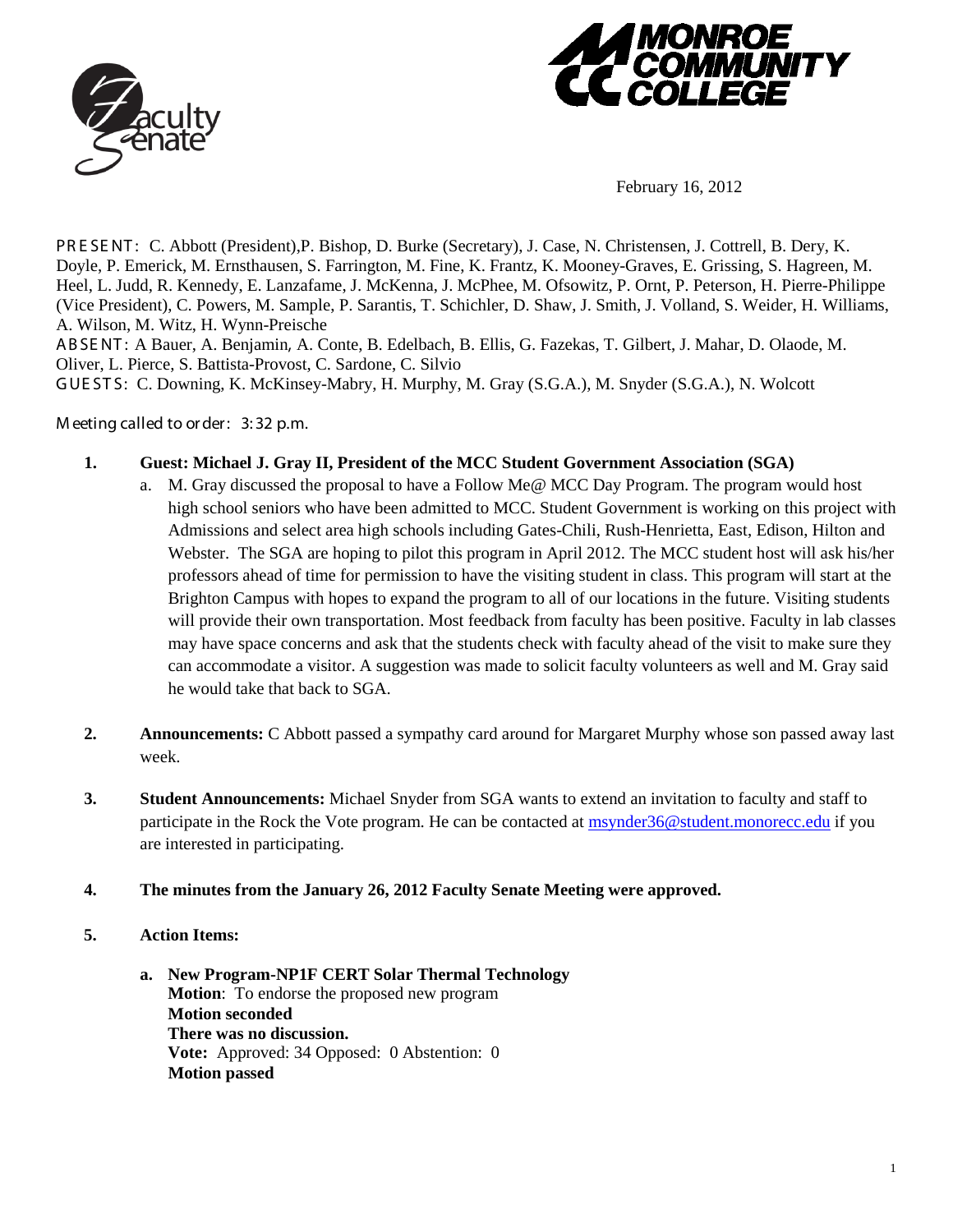# **6. Standing Committee Reports**

## **Academic Policies (E. Grissing)**

No Report

## **Curriculum Proposals (H. Wynn-Preische)**

The curriculum committee has given final approval to the following:

#### **1 New Program**

NP1F CERT Solar Thermal Technology

#### **3 New Courses**

NC10F THE 149 Stage Movement NC11F THE 211 Theatre Production Laboratory NC9F THE 116 Stage Lighting Design

#### **3 Course Revisions**

CR19F PHY 146 College Physics II CR14F PHO 106 Photography I CR17F PHO 164 Digital Imaging

## **6 Course Learning Outcomes**

HIS 105 Western Civilization: Ancient and Medieval HIS 219 20th Century Europe HIS 225 Early Russian History PHO 213 Color Photography PHO 135 Digital Photography PHO 113 Photography II

The curriculum committee has posted the following for Faculty Review until 2/21/12:

## **4 New Courses**

NC15F MUS 147 Jamming in Jazz, Funk, Pop, and R&B NC2F HMN 106 Humanities Special Focus NC1F HED 210 Complementary, Alternative and Integrative Approaches to Health and Wellness NC16F BIO 123 Nutrition for Exercise and Sport

The curriculum committee has submitted the following to the Faculty Senate for vote:

## **1 New Program**

NP1F CERT Solar Thermal Technology

## **Curriculum Special Projects (M. Ernsthausen)**

The Curriculum Office has requested that departments display programs of study consistently in the catalog by four semester sequence. This needs to be completed by April 15, 2012 in order to be added to the next addition of the catalog. This would support our efforts to assist students in degree completion. The Deans will be contacting the departments encouraging them to complete this process. The Curriculum Office has a template to use. Certificates will have a two semester sequence.

## **Planning (D. Shaw)**

- The Committee made its decision on 2012-2013 Strategic Planning Grants and will soon forward them to the president.

- The Board of Trustees unanimously approved the new Strategic Plan.

## **Professional Development (C. Powers)**

Reminders: Legacy Award nominations are due February 27th, Professional Leaves for the Benefit of the College are due March 1st, and nominations for the Hanson Award and Professional Service are due March 28th.